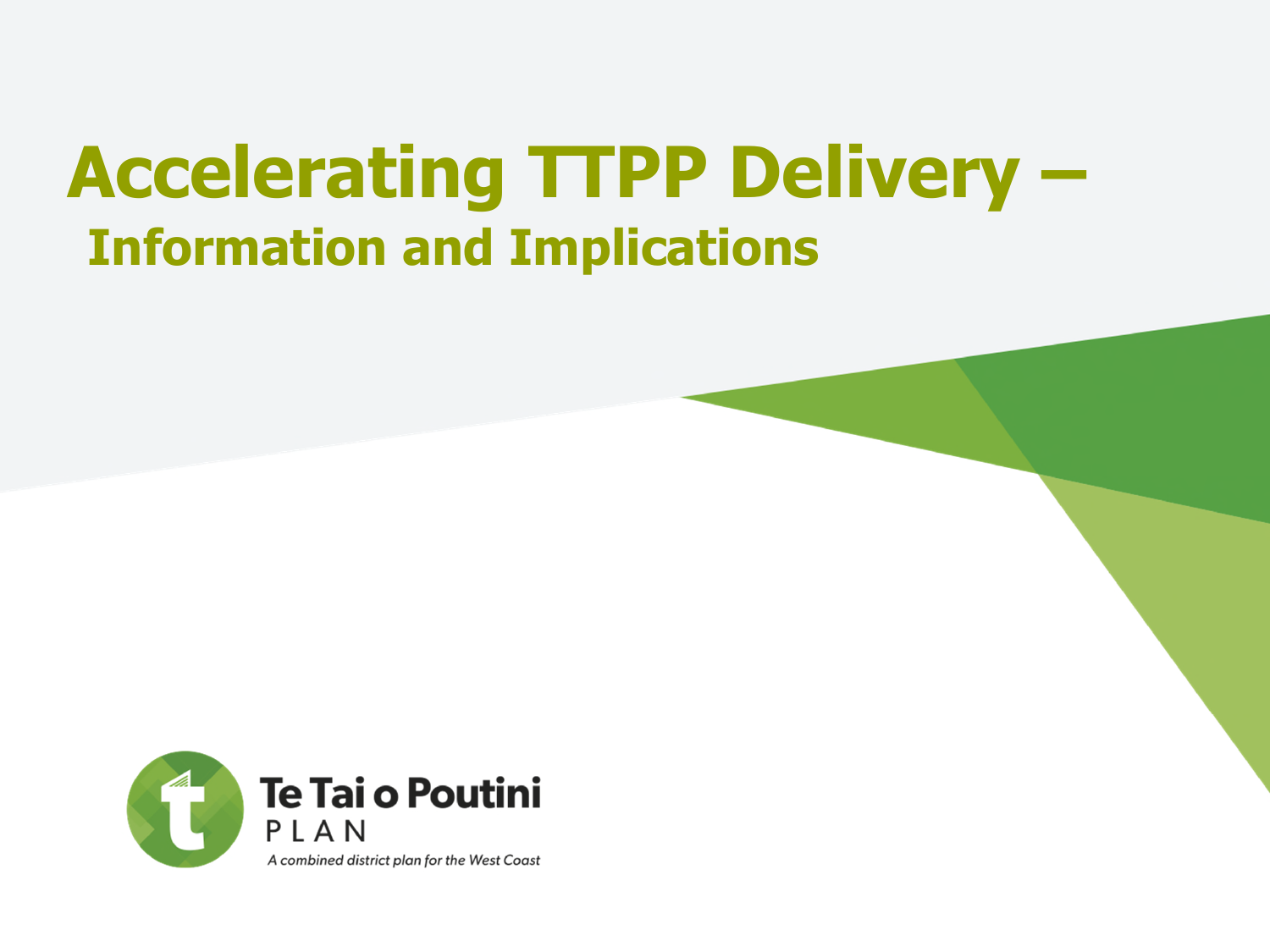# **The Catalyst - RMA Reform**

3 new Acts due from December 2022:

- $\Box$  Natural and Built Environments Act
- This is the core piece of legislation to replace the RMA. The purpose of this Act is to enhance the quality of the environment to support the wellbeing of present and future generations.
- $\Box$  Strategic Planning Act
- This Act provides a strategic and long-term approach to how we plan for using land and the coastal marine area.
- $\Box$  Climate Change Adaptation Act
- This Act would support New Zealand's response to the effects of climate change.

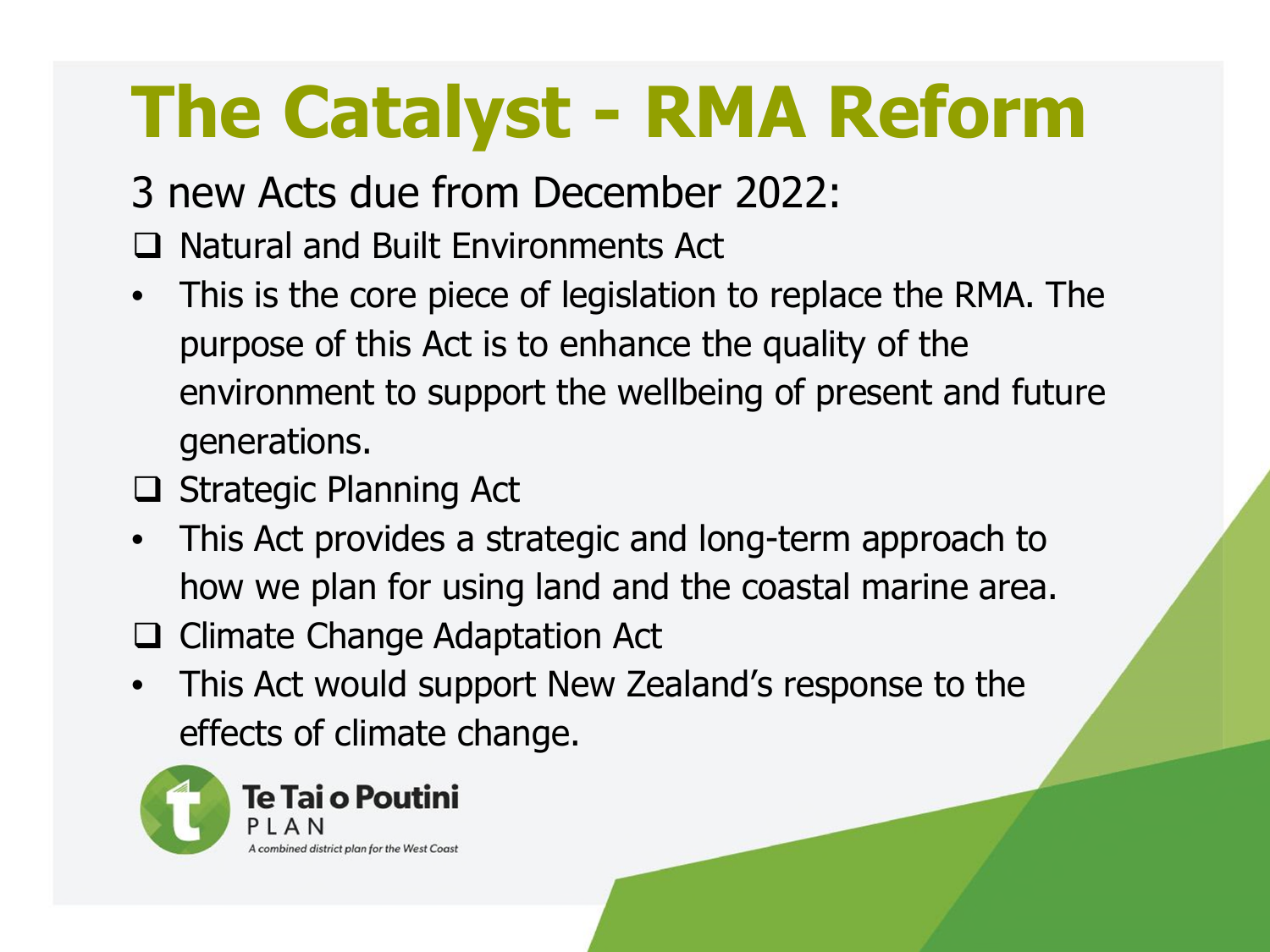# **The Catalyst - RMA Reform**

- Natural and Built Environments Act will incorporate district and regional planning
- Recommendations made to combine all regional and district plans into one plan per region
- Likely 10 year transition from current plans into one Natural and Built Environment Plan

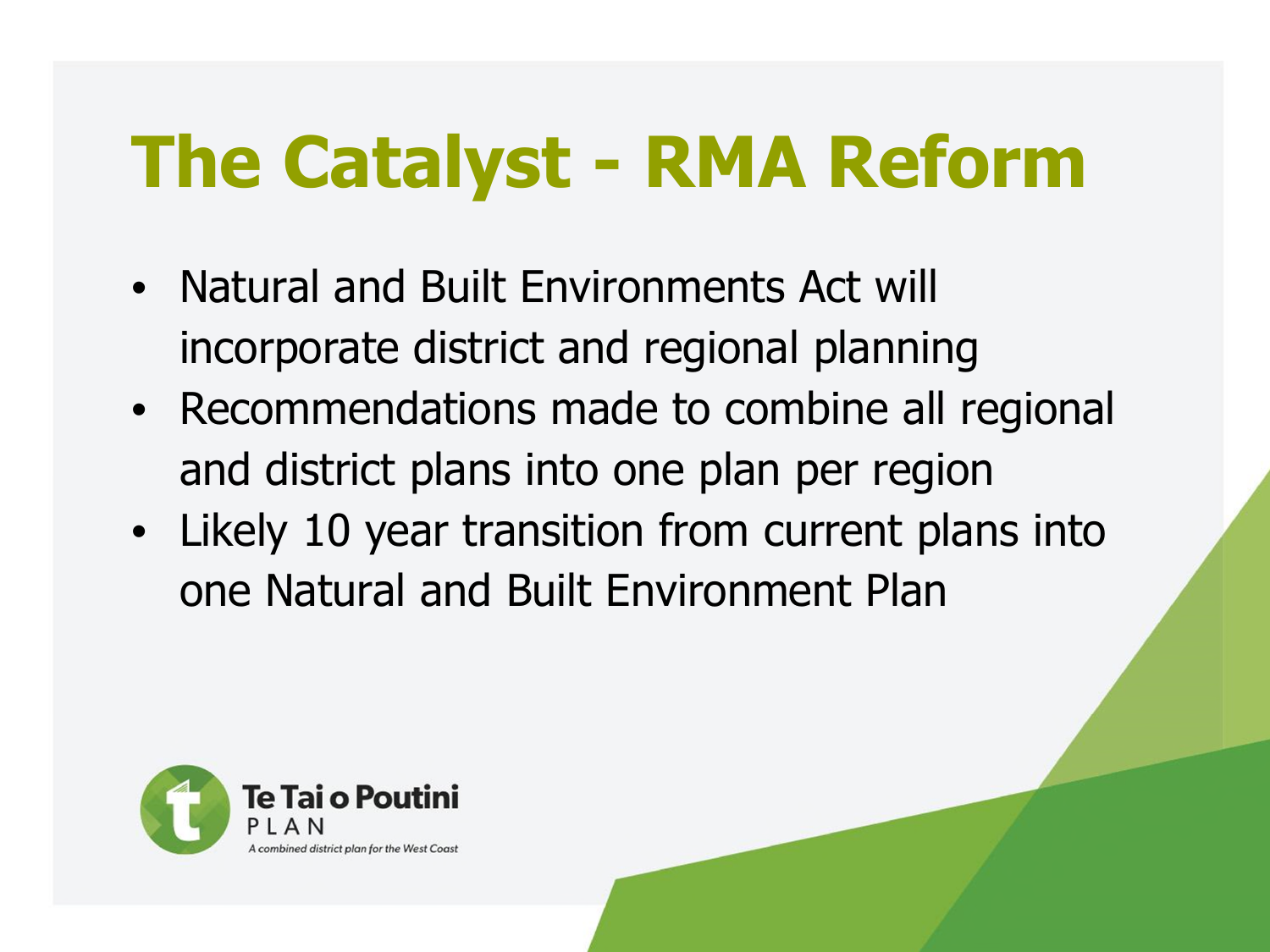### **Why Accelerate TTPP?**

- Could lose work already achieved content, time and budget
- Can notify Plan under familiar RMA process
- Take advantage of proposed streamlined appeals process under new legislation
- Lock in more enabling provisions for development and iwi now, rather than waiting the 10 year transition period for a new Plan

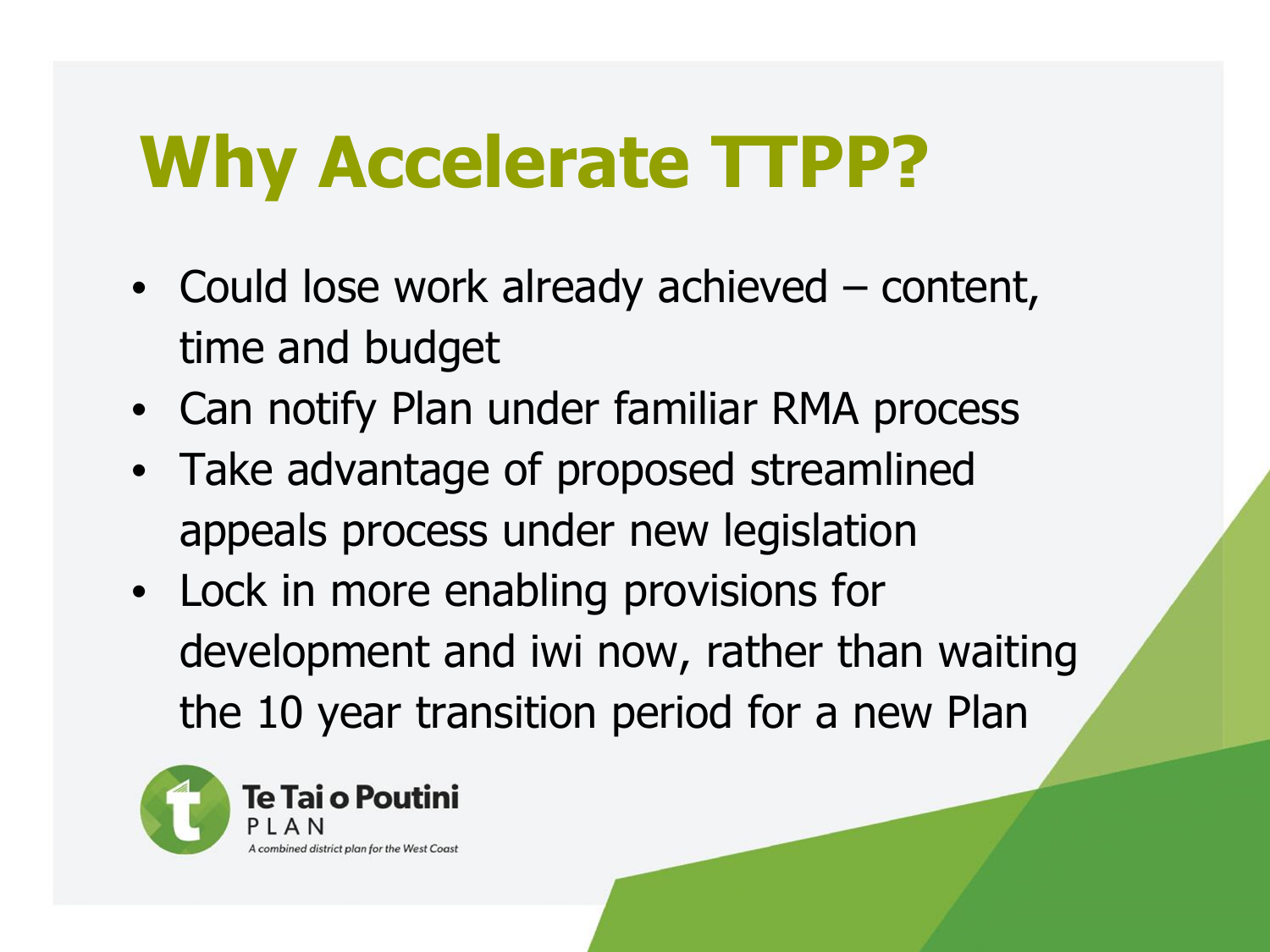### **Risks and Benefits of accelerating TTPP Development**

- Increased work to deliver research and Plan provisions quickly
- Increased 2021/22 budget to enable two years research in one year
- A saving of over \$500,000 in fixed costs as one year less taken to develop TTPP
- Less time for community consultation
- More enabling provisions in place over the 10 year transition to new legislation

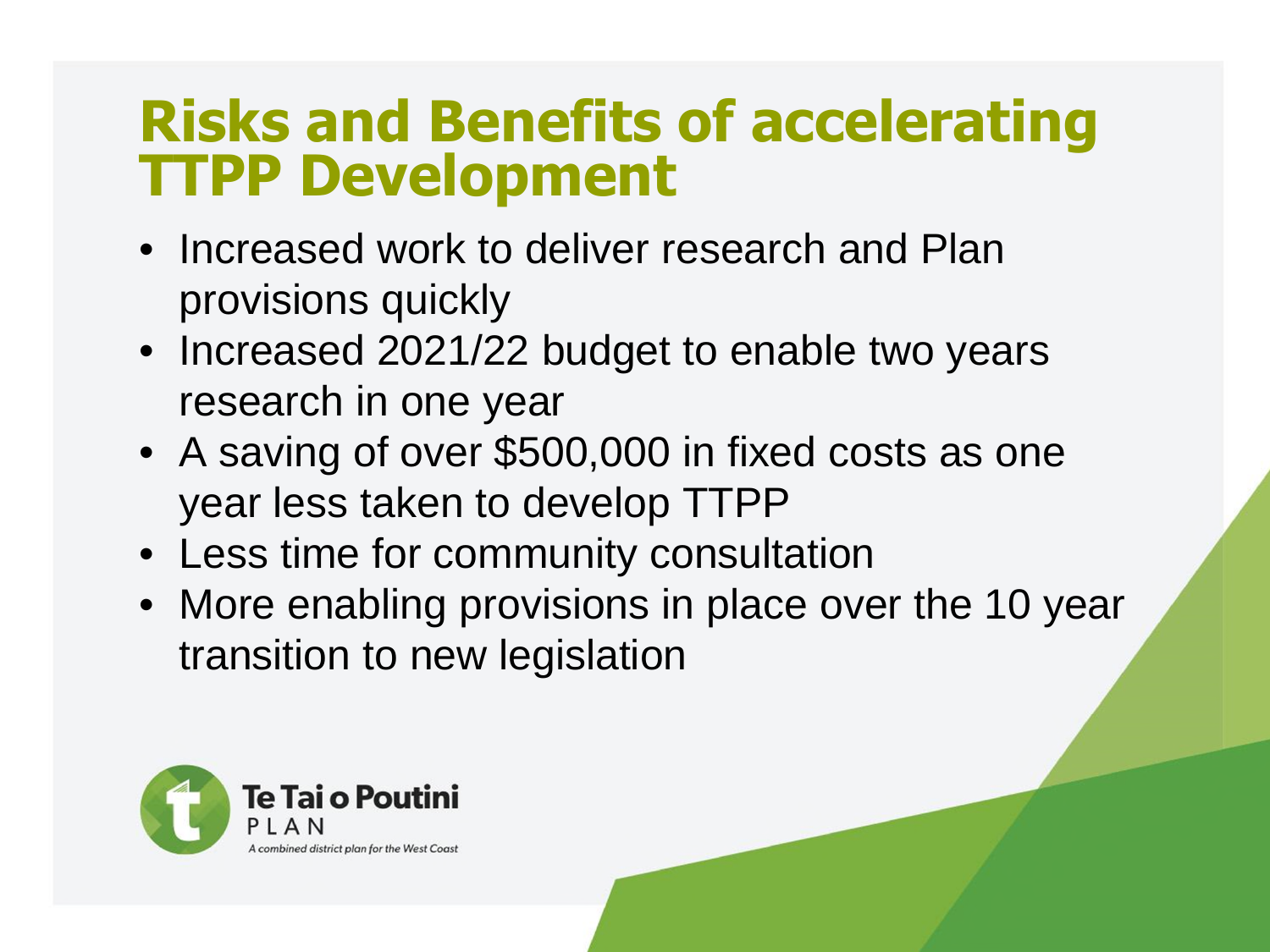### **Risks and Benefits of accelerating TTPP Development cont.'**

- Some research deferred
- Plan changes and appeals from 2022 would be to TTPP not individual District Plans
- TTPP provisions replace default provisions required under new Act
- Streamlined appeals under the NBA process reduce time and costs
- The Proposed Plan would be notified within this term of Council and TTPP Committee**.**

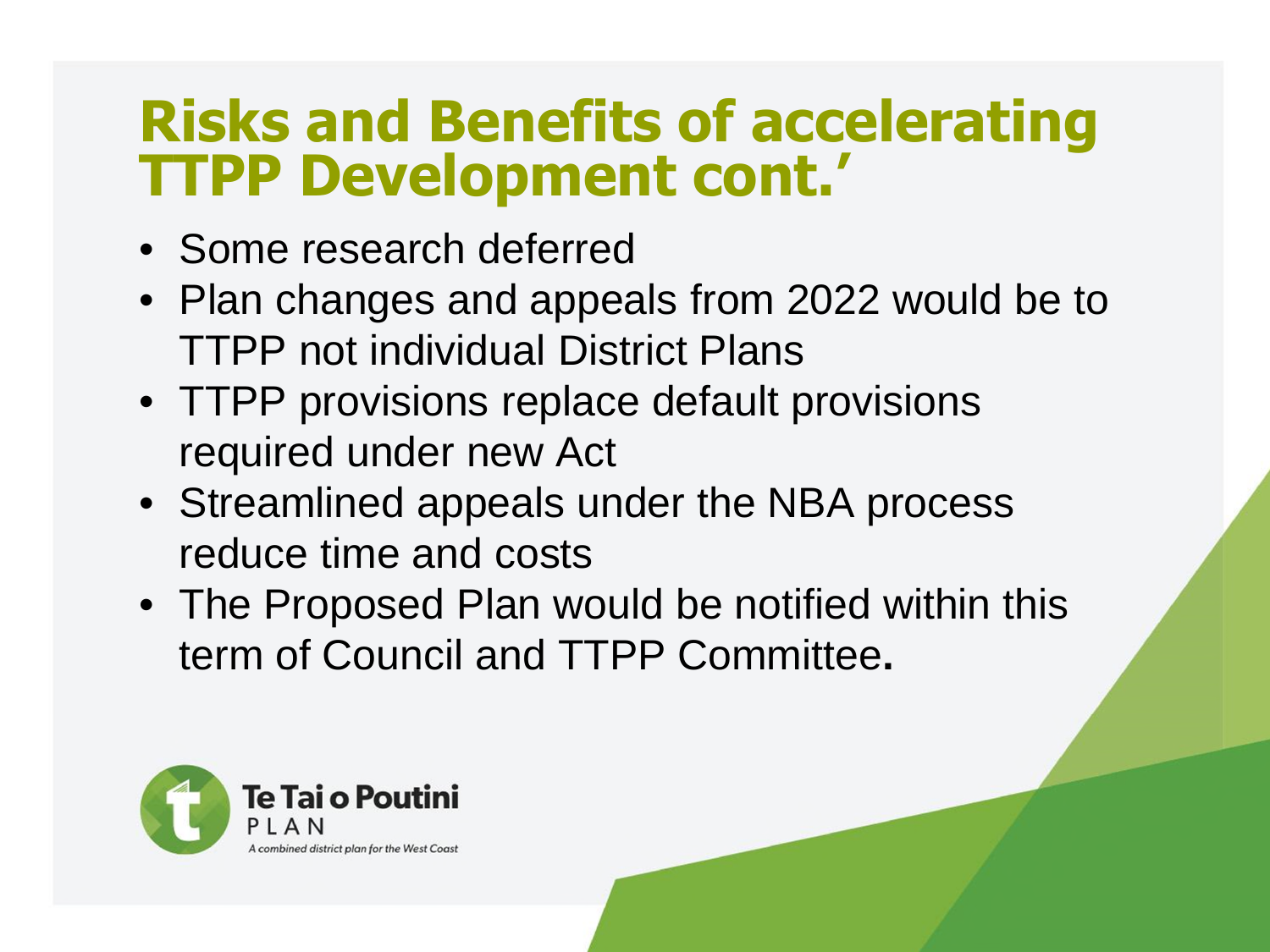### **Resourcing Implications for Council and Iwi Staff**

- **April-September 2021** Status quo, read and comment on papers at monthly meeting – **8-16 hours per month**
- **September-December 2021** Increased time commitment to read and comment on the entire draft Plan - **10-20 hours per month**
- **March-June 2022** Reduced commitment for finalising changes to provisions in Proposed

Plan